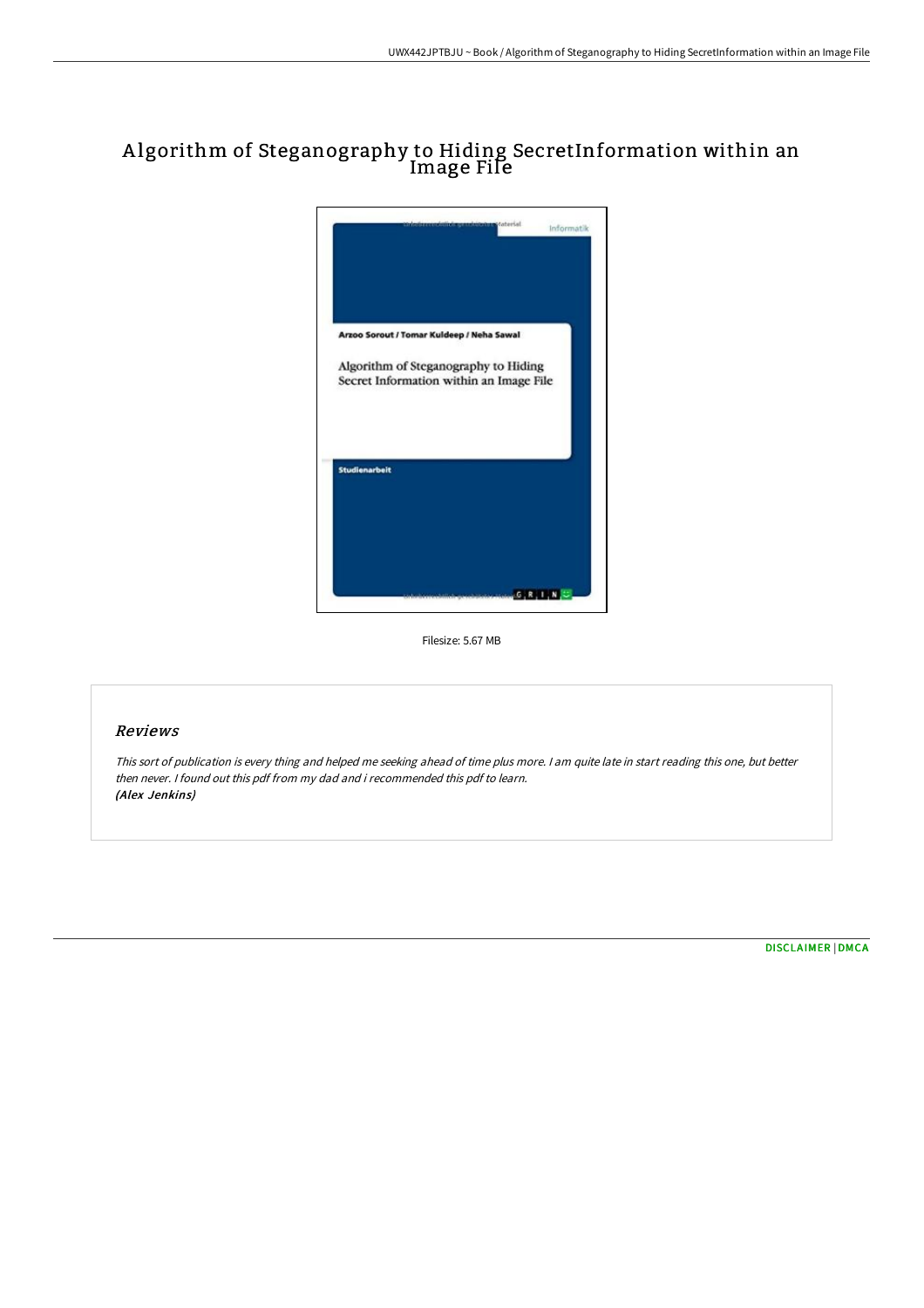## ALGORITHM OF STEGANOGRAPHY TO HIDING SECRETINFORMATION WITHIN AN IMAGE FILE



GRIN Verlag Gmbh Jul 2014, 2014. Taschenbuch. Book Condition: Neu. 210x148x1 mm. This item is printed on demand - Print on Demand Neuware - Studienarbeit aus dem Jahr 2014 im Fachbereich Informatik - Theoretische Informatik, , Sprache: Deutsch, Abstract: As the modern world growing fast, the new technologies has been developed with fast rate and the techniques of sending and receiving and displaying the secret information especially in public society or society places has faced many problems or challenges and has received more attention toward these modes of communication. Therefore, different types or methods have been proposed so far for hiding secret information within different types of cover medium. In this paper, the information is hiding inside an image file which acts as cover medium for secret information. There are two ways or methods for this process i.e. Encryption and decryption. There are two algorithms have been proposed for embedding or extracting the secret or hidden information which used the Steganography technique which is again the most popular technique now a days for hiding information within different cover medium. In this paper, we are using image file as a cover medium. 12 pp. Deutsch.

 $\blacksquare$ Read Algorithm of Steganography to Hiding [SecretInformation](http://techno-pub.tech/algorithm-of-steganography-to-hiding-secretinfor.html) within an Image File Online  $\begin{array}{c} \hline \Xi \end{array}$ Download PDF Algorithm of Steganography to Hiding [SecretInformation](http://techno-pub.tech/algorithm-of-steganography-to-hiding-secretinfor.html) within an Image File